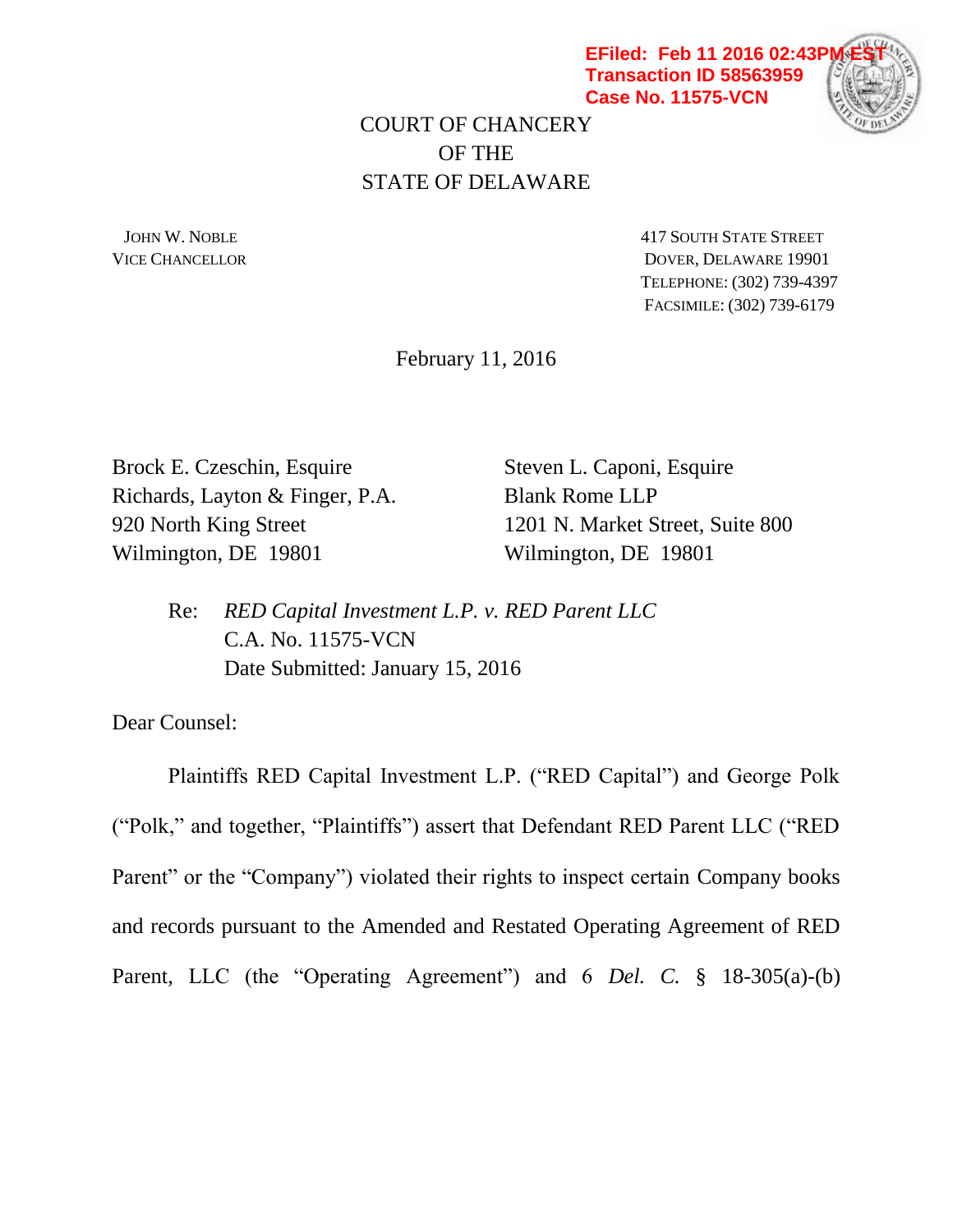("Section  $18-305$ ").<sup>1</sup> RED Capital is a Delaware limited partnership and a member of RED Parent, a Delaware limited liability company  $("LLC")$ .<sup>2</sup> Polk controls RED Capital through his control of Tulum Management USA LLC ("Tulum"), the general partner of RED Capital.<sup>3</sup> RED Parent is a Delaware LLC focused on reducing greenhouse gas emissions by harnessing waste energy in industrial facilities. 4 RED Parent wholly owns two subsidiaries: Recycled Energy Development LLC ("RED"), used to conduct RED Parent's operating and development activities, and RED Investment LLC ("RED Investment"), a holding company for various energy projects.<sup>5</sup>

The Operating Agreement requires that each energy project be compartmentalized in a separate entity owned by RED Investment.<sup>6</sup> Each project entity owned by RED Investment has separate employment agreements, contractor agreements, and debt contracts in an attempt to ensure that each is "bankruptcy

<sup>&</sup>lt;sup>1</sup> Plaintiffs filed the Verified Complaint on October 5, 2015, and the case was tried on December 21, 2015. This letter opinion sets out the Court's post-trial findings of fact and conclusions of law.

 $2^{2}$  Def. RED Parent LLC's Post-Trial Opening Br. ("Def.'s Opening Br.") 3-4.

<sup>&</sup>lt;sup>3</sup> Pls. RED Capital Investment L.P.'s and George Polk's Pretrial Br. 4.

<sup>4</sup> Trial Tr. 6.

<sup>&</sup>lt;sup>5</sup> Pre-Trial Stipulation and Order  $\P\P$  4-5.

 $6$  JX 40 ("Operating Agmt.") § 3.3(d); Trial Tr. 15-16.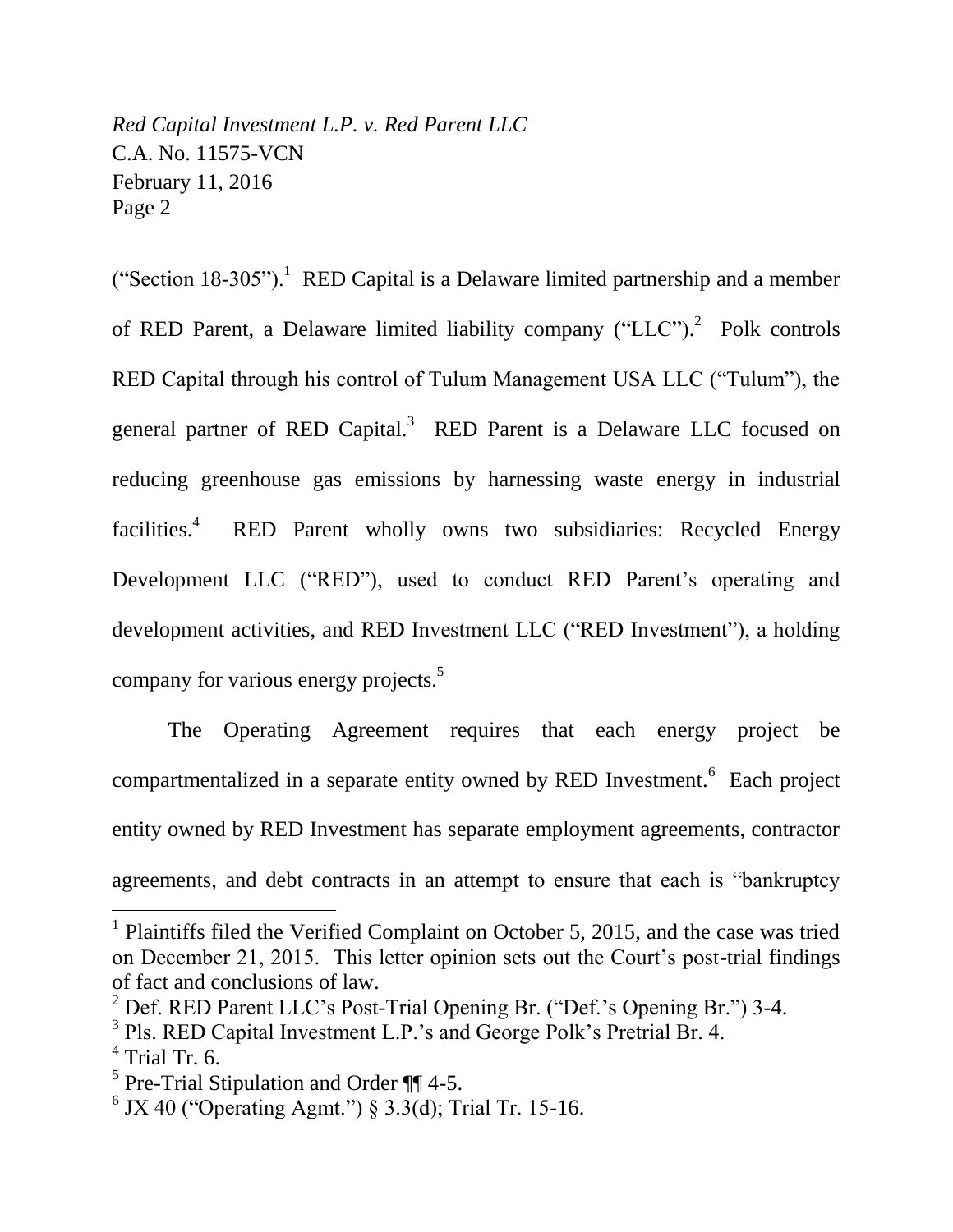remote."<sup>7</sup> Accordingly, neither RED Parent nor RED Investment directly retains employees—the Company's corporate-level employees are retained by RED.<sup>8</sup>

The Casten family owns 53% of RED Parent, and Tulum owns, through RED Capital, 39% of RED Parent (including  $75%$  of its preferred interests). $9$  The Company is governed by a board of managers (each a "Manager") comprised of nine Managers, six appointed by the Castens and three appointed by RED Capital.<sup>10</sup> Polk therefore acts both as a Manager of RED Parent appointed by RED Capital, and as a representative of RED Capital's membership interest in RED Parent.<sup>11</sup>

On September 22, 2015, Polk emailed Myra Karegianes ("Karegianes"), RED's general counsel, a request for three categories of information:

- 8 *Id.* at 17.
- $^9$  JX 44.

 $\overline{a}$ 

<sup>10</sup> Operating Agmt.  $\S 5.1$ .

 $7$  Trial Tr. 16.

 $11$  Trial Tr. 40.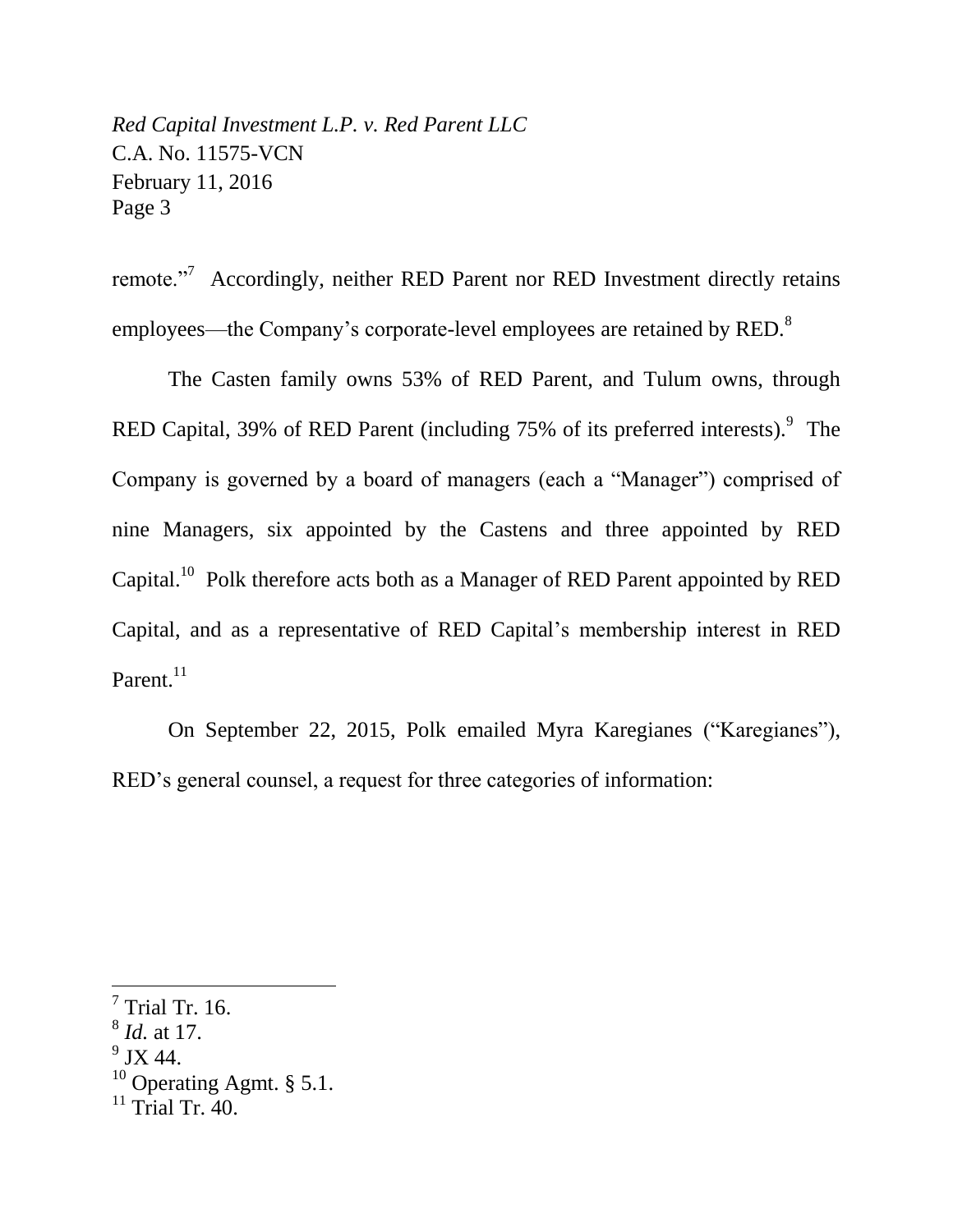- (1) All available monthly financial reports for each individual entity in the RED family[,]
- (2) The bank statements and if not yet available the digital records of financial transactions of each entity in the RED family for the period May 1 through the date the information was supplied[, and]
- (3) A list of all intercompany financial payments, showing the date, amount and purpose, made between June 1 and [September 22]. The file we are looking for is similar to the one you sent in June "Cash Activity with RED-Rochester" but covering all the operating asset entities.<sup>12</sup>

Polk's email essentially amounted to a request for the books and records of RED Investment's subsidiaries. Polk's stated purpose for the request was to "understand the current cash financial position at RED, because by our calculations RED may be facing an imminent cash crisis, and as investors as well as as a Manager we are bound by our fiduciary obligations to diligently reassure ourselves that all of the assets are solvent and stable."<sup>13</sup> In response, Karegianes assured Polk that the Company would continue to send him periodic financial reports pursuant to the Operating Agreement,<sup>14</sup> although Polk desired additional information to "test"

 $12$  JX 32. RED-Rochester is the "most significant" project owned by RED Investment. Def.'s Opening Br. 5.  $^{13}$  JX 32.

 $14$  JX 33.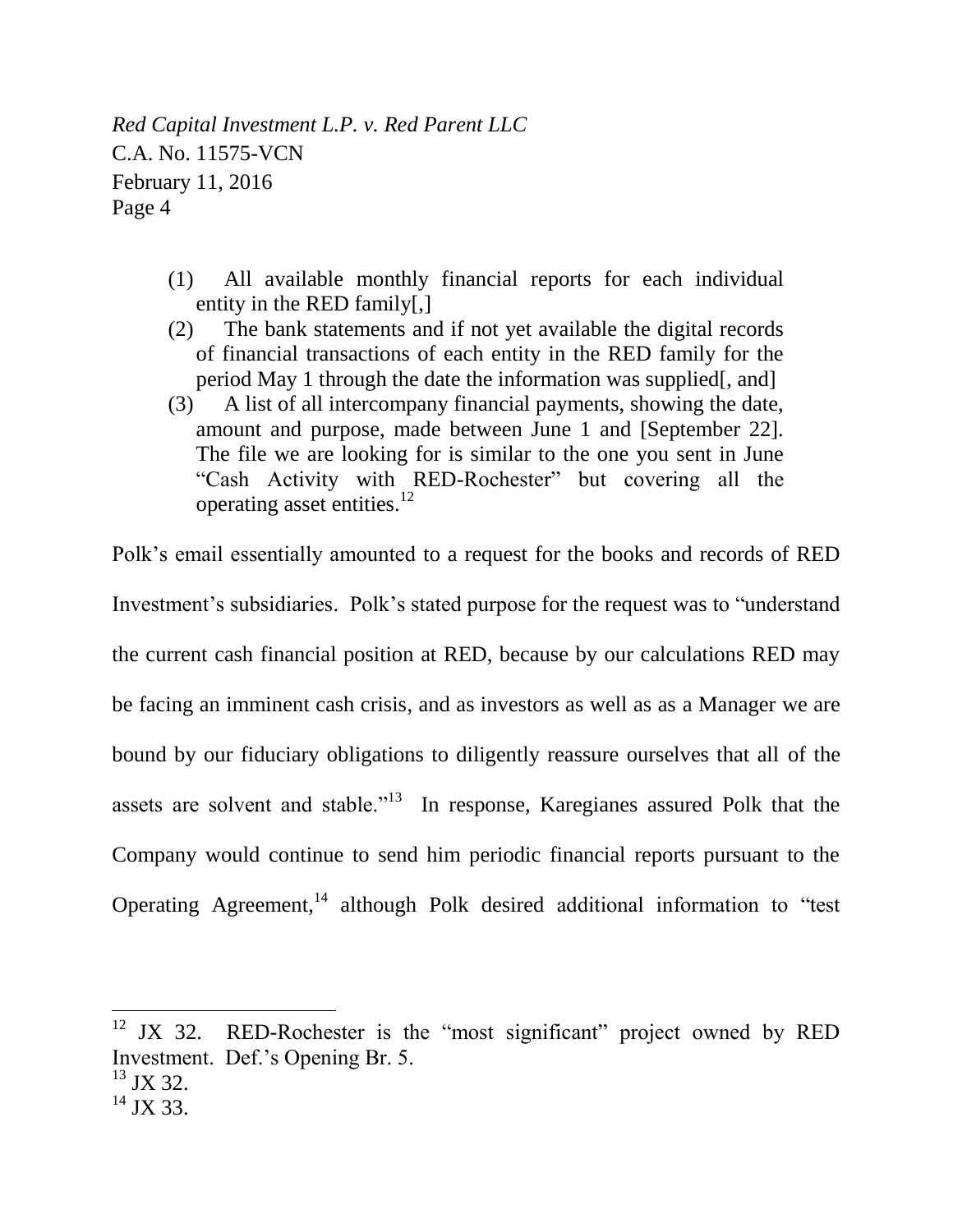management's positions, especially when his own calculations suggest[ed] that management is incorrect."<sup>15</sup>

\* \* \*

The parties dispute whether Polk's September 22 email request was made solely in his capacity as a representative of RED Capital (a member of RED Parent) or whether it was also made in his capacity as a Manager of RED Parent. RED Parent argues the former, which would limit Polk's inspection rights, pursuant to his email request, to those enumerated in Section 10.2(c) of the Operating Agreement ("Section 10.2(c)"), specifically, to the "books of account of the Company."<sup>16</sup> Plaintiffs argue, to the contrary, that Polk requested such information in both his representative and his individual capacities, which would subject to Polk's inspection all Company information encompassed by Section 18- 305(a).

<sup>&</sup>lt;sup>15</sup> Pls. RED Capital Investment L.P.'s and George Polk's Post-Trial Reply Br. 11.

 $16$  Operating Agmt. § 10.2(c).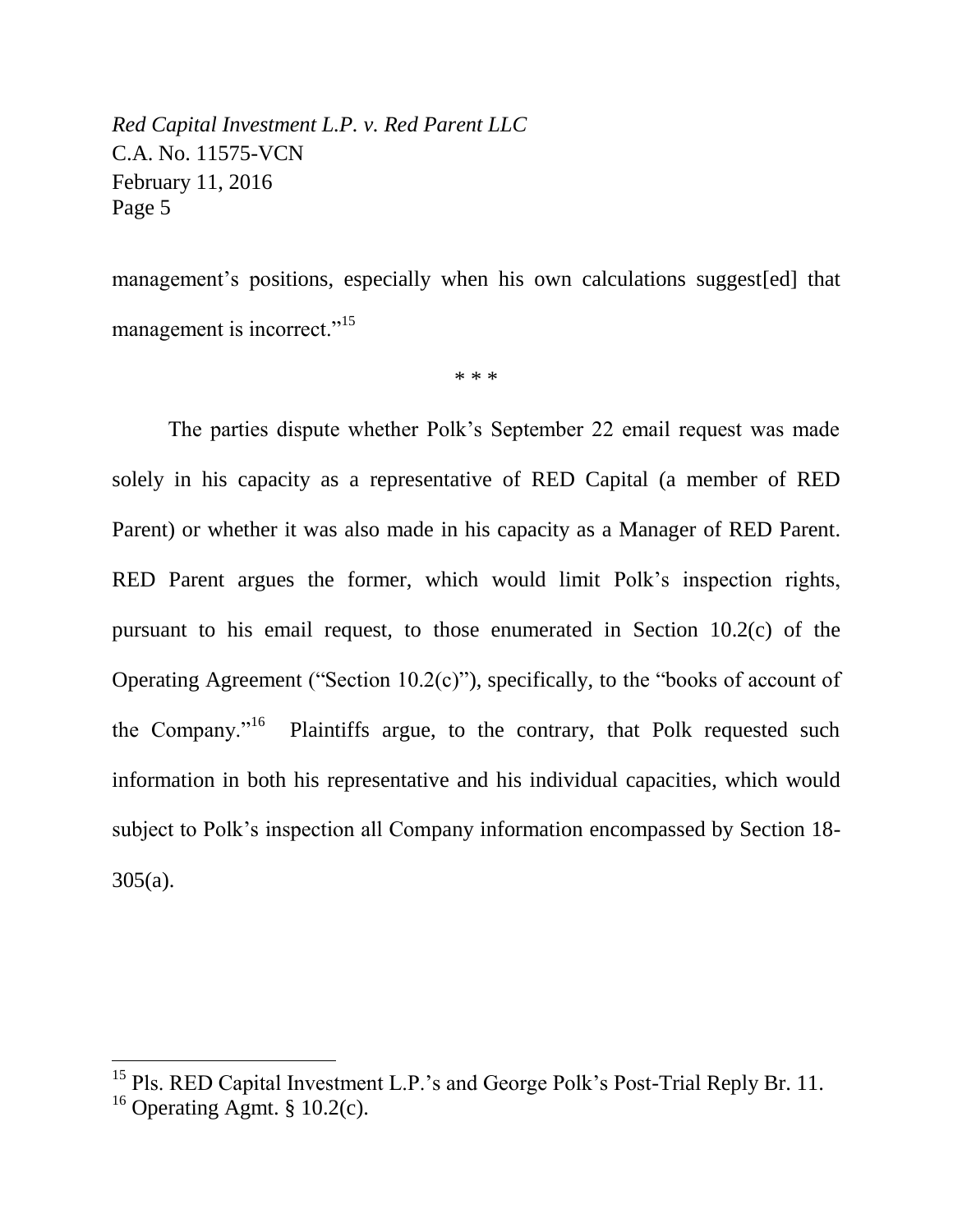$\overline{a}$ 

\* \* \*

# 1. Inspection Rights Under the Operating Agreement and Section 18-305

Limited liability company agreements are contracts and must be interpreted as such. $17$  Such agreements operate to displace otherwise applicable default provisions in Delaware's Limited Liability Company Act.<sup>18</sup> Section 18-305(a) enumerates certain categories of information subject to member and manager inspection in the absence of any limitations in an applicable LLC agreement.<sup>19</sup> A member's or manager's right to receive such information is contingent on the member or manager stating "a purpose reasonably related to the position."<sup>20</sup>

<sup>17</sup> 6 *Del. C.* § 18-1101(b); *Mickman v. Am. Int'l Processing, L.L.C.*, 2009 WL 2244608, at \*2 (Del. Ch. July 28, 2009) ("LLC agreements are creatures of contract, which should be construed like other contracts. The construction of an LLC agreement, therefore, begins with the language of the agreement." (footnote omitted)); *Arbor Place, L.P. v. Encore Opportunity Fund, L.L.C.*, 2002 WL 205681, at \*3 (Del. Ch. Jan. 29, 2002).

<sup>18</sup> 6 *Del. C.* § 18-305(a); *see Grove v. Brown*, 2013 WL 4041495, at \*5 (Del. Ch. Aug. 8, 2013).

<sup>&</sup>lt;sup>19</sup> "The rights of a member or manager to obtain information as provided in [Section 18-305] may be restricted in an original limited liability company agreement." 6 *Del. C.* § 18-305(g).

 $^{20}$  *Id.* § 18-305(b); *DFG Wine Co. v. Eight Estates Wine Hldgs., LLC*, 2011 WL 4056371, at \*4 (Del. Ch. Aug. 31, 2011).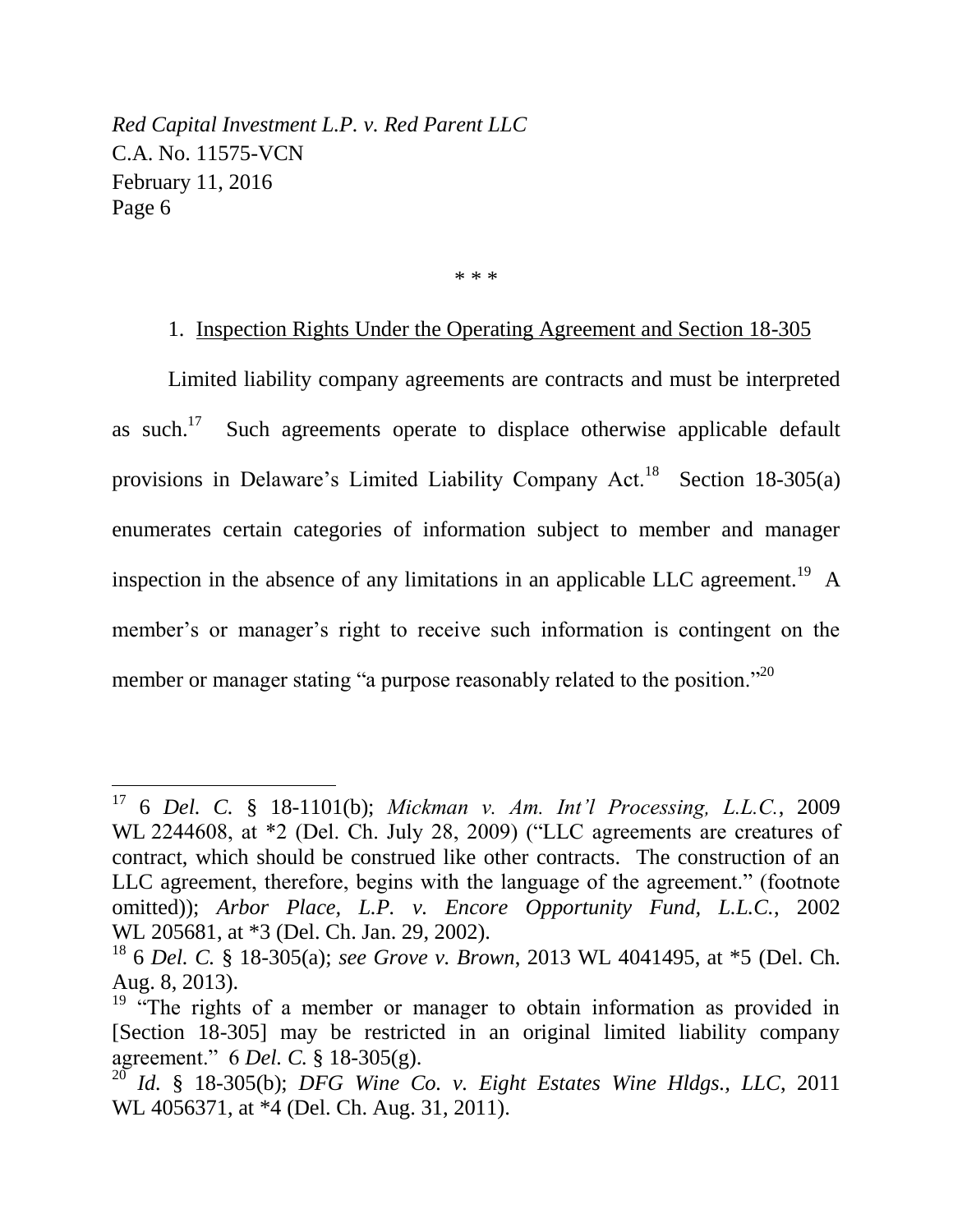The Operating Agreement purports to limit Company members' statutory right to inspection.<sup>21</sup> Specifically, Section 10.2(c) limits a Company member's right to inspect Company records to "books of account" of the Company.<sup>22</sup> Section 10.2(d) provides, in turn, that Company officers shall prepare and deliver to Managers monthly management reports and an annual audited balance sheet, income statement, and cash flow statement. This latter provision does not, contrary to RED Parent's position, $23$  restrict a Manager's access to information; requiring officers to prepare and deliver certain information to Managers does not, without more, limit a Manager's access to additional information.<sup>24</sup>

<sup>21</sup> Operating Agmt. § 10.2(c). *See* 6 *Del. C.* § 18-305(g); *NAMA Hldgs., LLC v. World Mkt. Ctr. Venture, LLC*, 948 A.2d 411, 419 (Del. Ch. 2007) (operating agreement limiting investor's access to company records), *aff'd*, 945 A.2d 594 (Del. 2008).

 $22$  The phrase "books of account' is a less expansive term than 'books and records.'" *Madison Real Estate Immobilien-Anlagegesellschaft Beschrankt Haftende Kg v. Kanam USA XIX Ltd.*, 2008 WL 1913237, at \*12 n.91 (Del. Ch. May 1, 2008); *see also Arbor Place*, 2002 WL 205681, at \*3.

 $^{23}$  Trial Tr. 66-67.

<sup>24</sup> *Madison Ave. Inv. P'rs, LLC v. Am. First Real Estate Inv. P'rs, L.P.*, 806 A.2d 165, 173 (Del. Ch. 2002).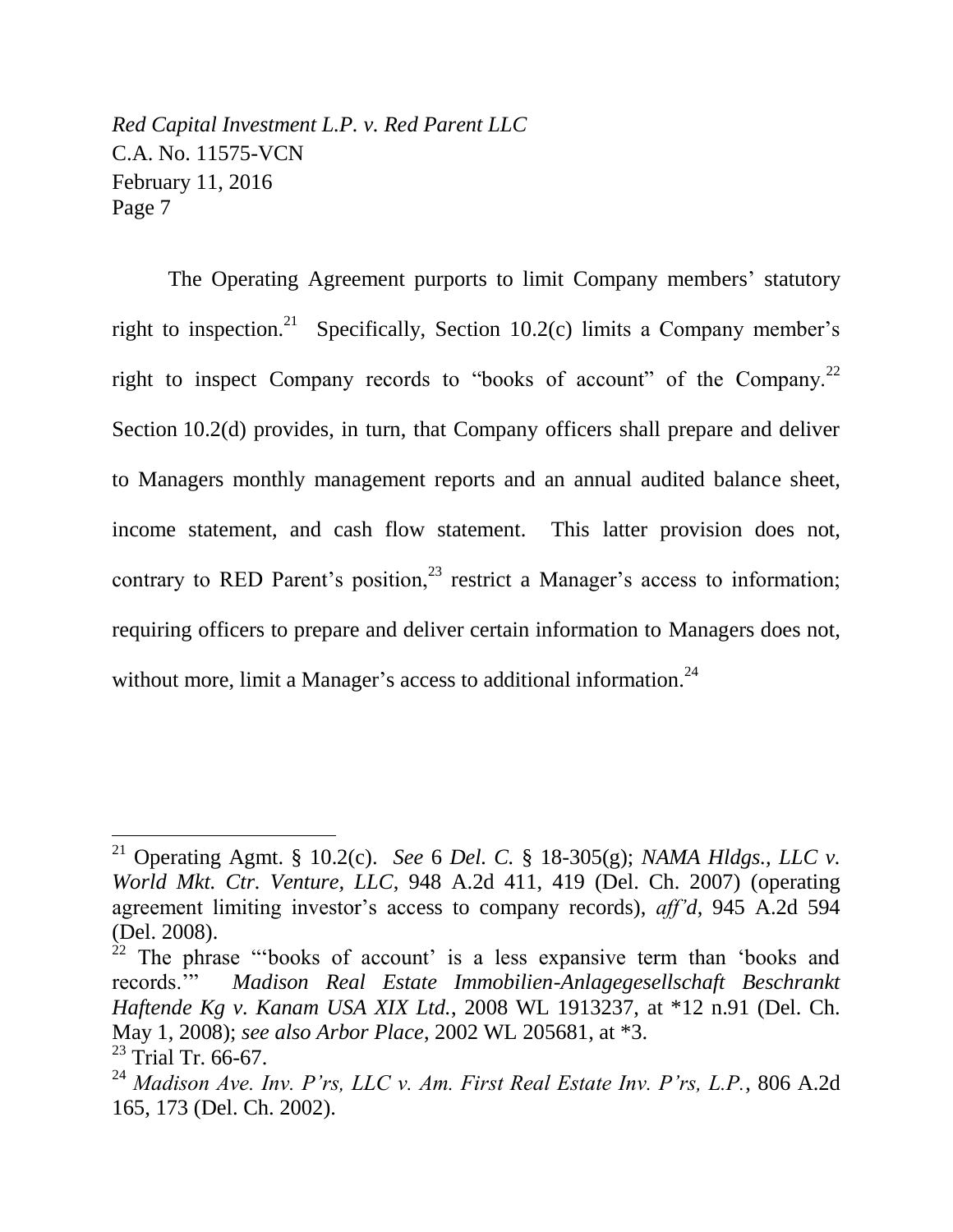# 2. Polk's Request Was Made in His Representative Capacity on Behalf of RED Capital as a Member and in His Individual Capacity as a Manager

RED Parent contends that Polk's September 22 request to Karegianes was made solely on behalf of RED Capital, arguing that Polk's alleged improper motives and his last-minute email, sent after the pre-trial conference, suggest such an interpretation.<sup>25</sup> Neither argument, however, addresses the language of Polk's September 22 request. Specifically, Polk's email stated that "[he] act[s] at all times as a member of RED, regardless of whether [he is] also acting as a Manager," that he requested the information "[o]n behalf of RED Capital Investment LP," and that, given his calculations suggesting an imminent cash crisis, he is bound by fiduciary obligations "as an investor[] as well as as a manager" to "diligently reassure [himself] that all of the assets are solvent and stable."<sup>26</sup>

RED Parent focuses on the first two statements, contending that such language expressly indicates Polk's intent to request the information solely on

 $25$  Def.'s Opening Br. 16-17.

<sup>&</sup>lt;sup>26</sup> JX 32.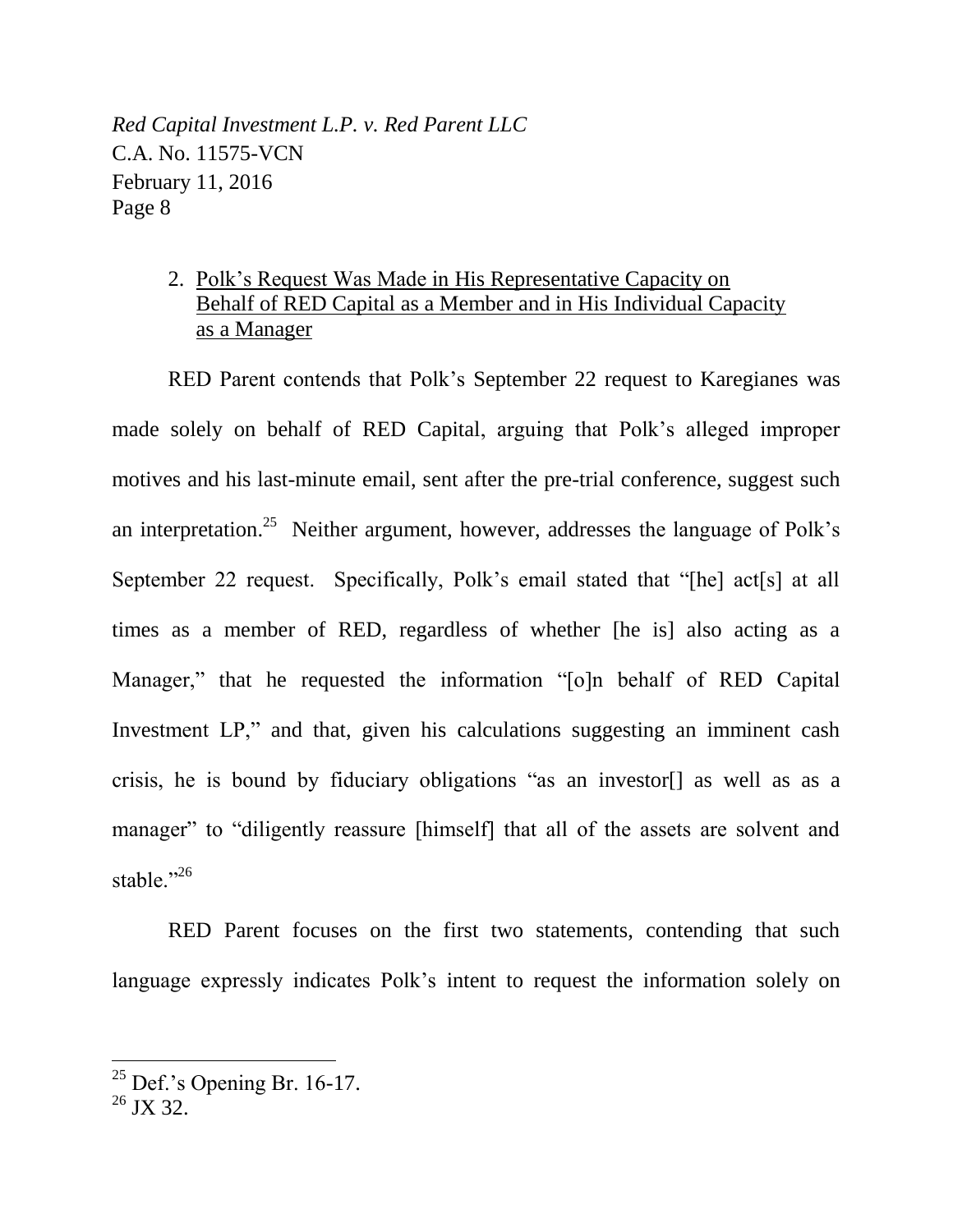$\overline{a}$ 

behalf of RED Capital.<sup>27</sup> While these two statements in isolation support the Company's interpretation, when read in conjunction with the third statement and the purpose for the demand—to ensure the stability of the Company's assets and cash position—the demand as a whole suggested that Polk made the request in his capacity as both a representative of RED Capital and an individual Manager.<sup>28</sup> Therefore, Polk's request is not subject to Section 10.2(c)'s limitation on member inspection to "books of account."<sup>29</sup>

### 3. Polk is Entitled to the Requested Books and Records

RED Parent argues that Polk is not entitled to project-level data because each operating subsidiary of RED Investment "is a legally distinct entity created

<sup>&</sup>lt;sup>27</sup> Def. RED Parent LLC's Post-Trial Reply Br. ("Def.'s Reply Br.") 22-23; Def.'s Opening Br. 14.

 $28^{\circ}$  Although the request began with the language "[o]n behalf of RED Capital Investment," it also implicated Polk's capacity as a Manager when it later stated that the justification for seeking books and records regarding the Company's cash position is to ensure compliance with his duties as a Manager. JX 32.

 $29$ <sup>29</sup> The Court notes that simply holding more than one position does not mean that every act taken is done in every capacity held. While the Court concludes that Polk requested the desired books and records in both his capacity as a representative of RED Capital and as a Manager, the content of his demand letter could support a reasonable inference otherwise. In general, corporate actors should identify in which capacity they are acting at any given time in order to avoid the uncertainty present in Polk's request.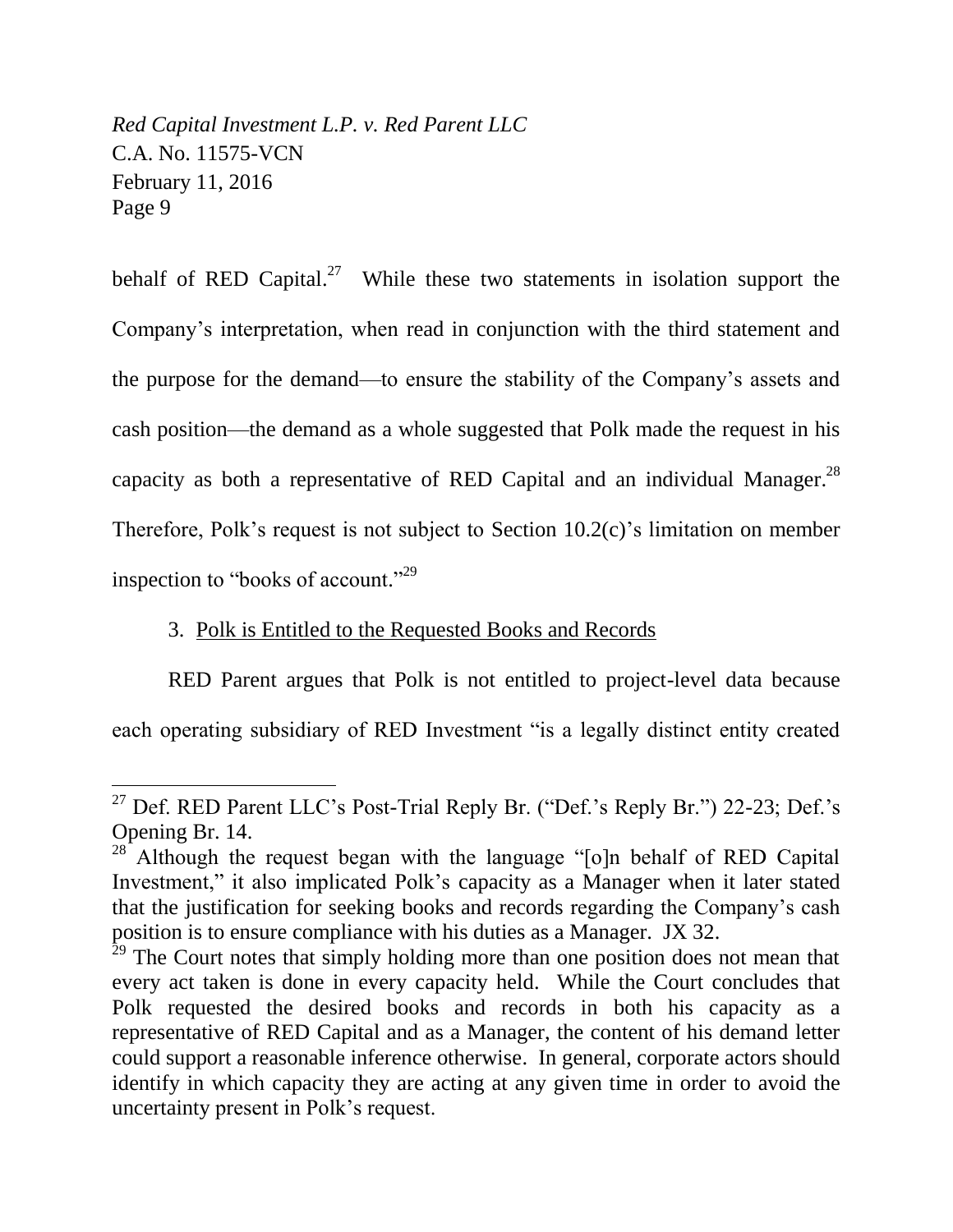for a host of legitimate business reasons."<sup>30</sup> Polk cites *DFG Wine* to support his contention that records of RED Investment's subsidiaries are subject to his request for inspection.<sup>31</sup> There, the Court held that where a subsidiary is the parent's sole asset and is wholly owned by the parent; the subsidiary's value accrues to the parent; and the subsidiary has no board of directors, is managed by the parent, has the same address as the parent, and has no budget or plan apart from the parent's, the relationship suggests an absence of distinct entities and "it would be unfair, under the circumstances, to" restrict the member's access to subsidiary information.<sup>32</sup> The facts here are similar: RED Parent has no business other than those of its operating subsidiaries,  $33$  RED Parent has no employees or daily

 $30$  Def.'s Opening Br. 26.

<sup>&</sup>lt;sup>31</sup> Pls. RED Capital Investment L.P.'s and George Polk's Opening Post-Trial Br. 26, 29.

<sup>32</sup> *DFG Wine*, 2011 WL 4056371, at \*6.

<sup>&</sup>lt;sup>33</sup> Operating Agmt. § 1.42 (defining RED as a subsidiary of RED Parent "through which the Company shall conduct all its development activities"); *id.* § 1.7 (stating that all assets of RED Parent "shall be held by RED Investment, LLC, a separate limited liability company the sole member of which shall be the Company").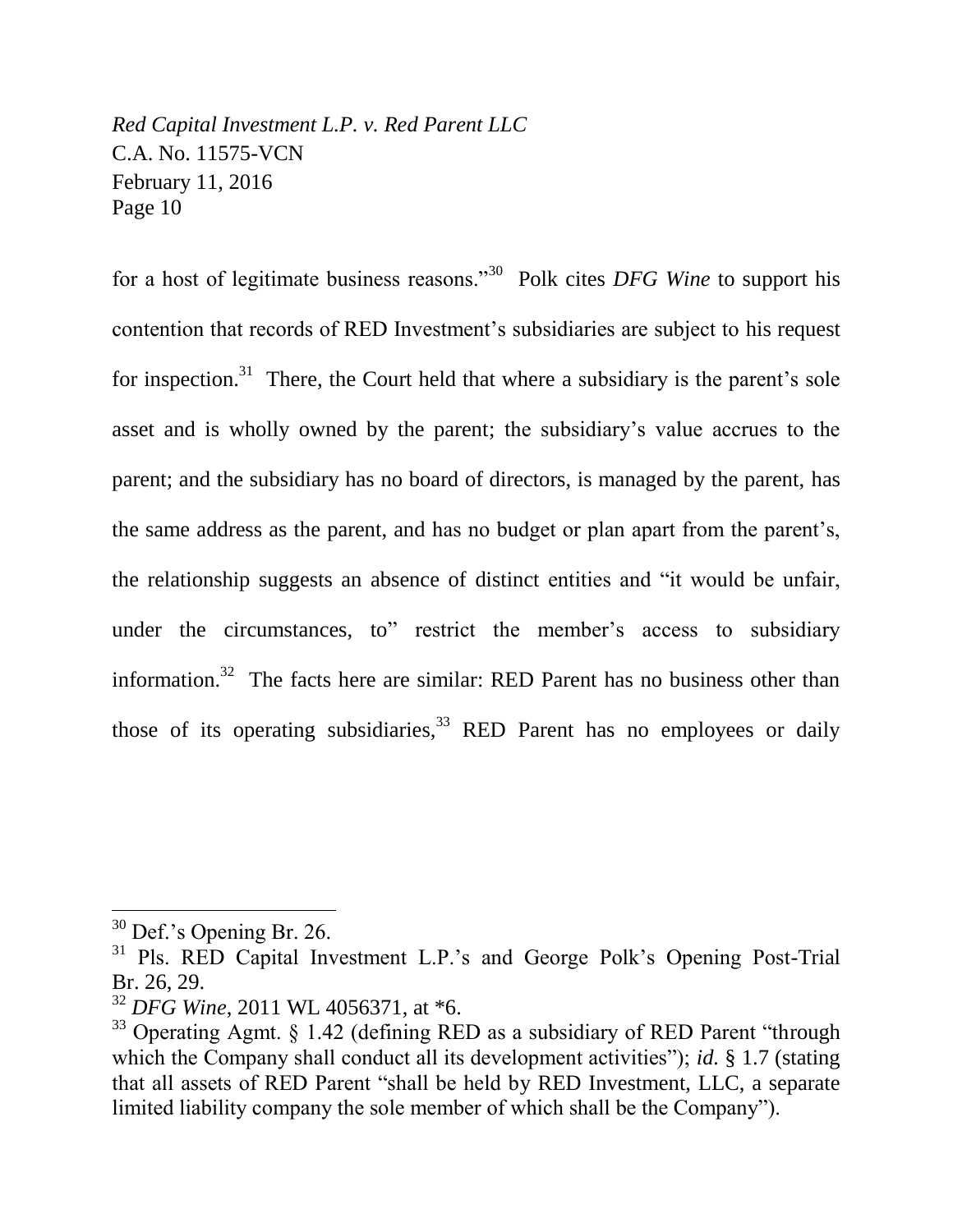operations of its own, $34$  and each entity shares the same computer system, email domain, accounting software, and director and officer insurance policy.<sup>35</sup>

RED Parent attempts to distinguish *DFG Wine* from the present facts. First, it argues that the request in *DGF Wine* sought "books and records" and was not limited to "books of account."<sup>36</sup> As explained above, however, Polk's request, in his capacity as a Manager, is not subject to the "books of account" limitation in Section 10.2(c). Second, the Company argues that each operating subsidiary is legally distinct, created for a legitimate business purpose, and maintains separate books and records.<sup>37</sup> While each RED Investment subsidiary is certainly distinct from other subsidiaries, it does not follow that each is distinct from the parent, to which its value accrues.<sup>38</sup>

 $34$  Trial Tr. 9. In fact, the officers of RED Parent serve as officers or managers of each of RED Investment's operating subsidiaries. *Id.* at 72, 121-22.

<sup>35</sup> *Id.* at 75-77, 143.

 $36$  Def.'s Opening Br. 25.

<sup>37</sup> *Id.* at 26-27.

<sup>&</sup>lt;sup>38</sup> While Polk has a strong argument that the subsidiaries are sufficiently connected to RED Parent to warrant inspection by Company members, the Court need not reach this issue. *See infra* note 43 and accompanying text. *DGF Wine* applies in the context of a member's demand for inspection—if Polk's demand were interpreted solely as such, it would be subject to the "books of account" limitation in Section 10.2(c), obviating much of the *DGF Wine* analysis, which is based on a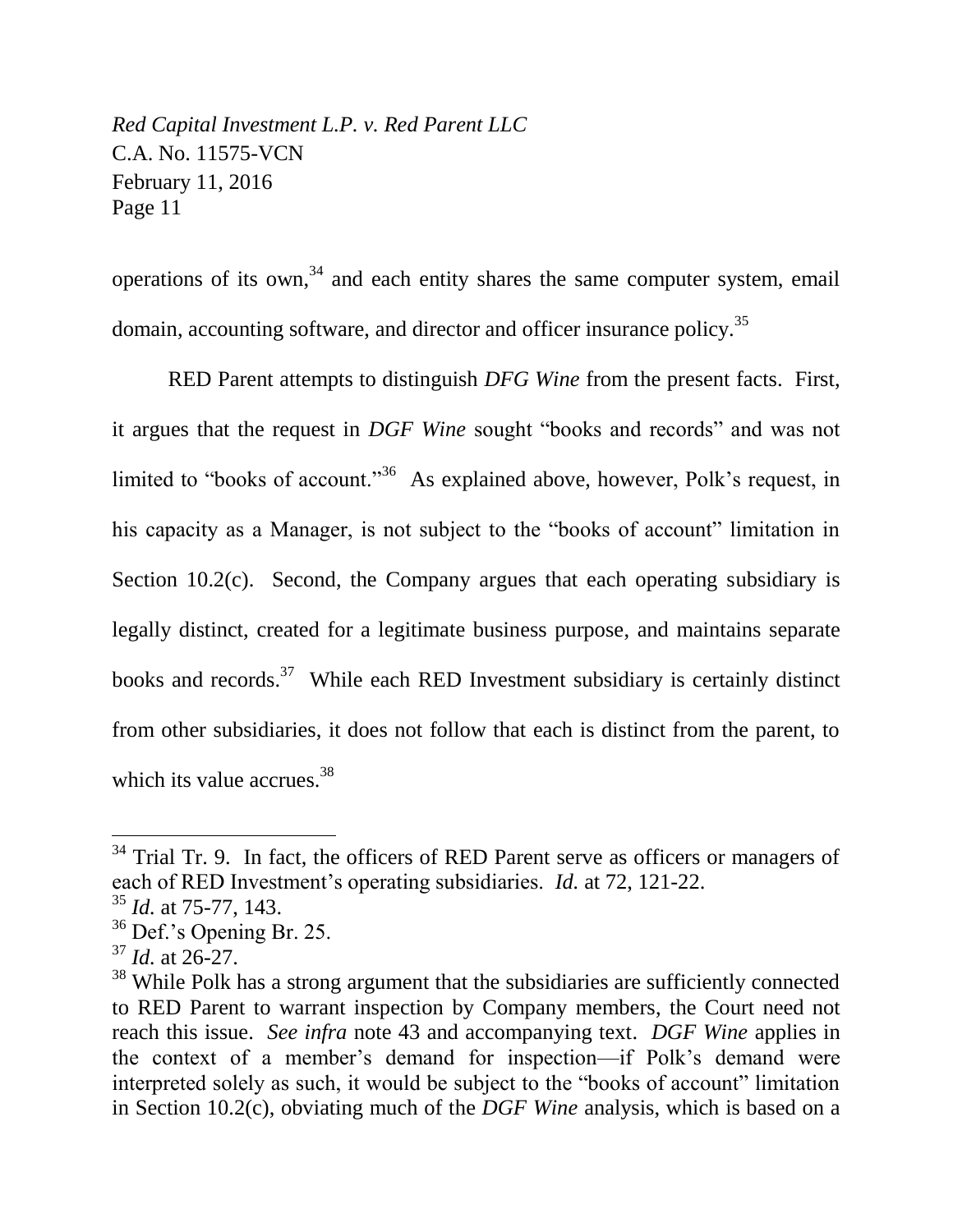In *DGF Wine*, however, the at-issue request for subsidiary information was made by an LLC member solely in that capacity.<sup>39</sup> Here, Polk's request was made on behalf of RED Capital as a member of RED Parent, but also in his capacity as a Manager of RED Parent. Managers are entitled to all information falling within Section 18-305(a)(1)-(6) that is "reasonably related to the position of manager."<sup>40</sup> This language is tantamount to that used in 8 *Del. C.* § 220 with respect to director requests for corporate information.<sup>41</sup> As such, LLC managers should be afforded similar "unfettered"<sup>42</sup> access to company books and records, absent restrictions in an applicable LLC agreement. With this context, the Court is unwilling to deprive an LLC holding company's manager of books and records of the company's wholly-owned operating entities—such information is "reasonably related" to a

 $39$  *Id.* at \*1.

 $\overline{a}$ 

<sup>40</sup> 6 *Del. C.* 18-305(b).

request unrestricted by contractual limitations. *DFG Wine*, 2011 WL 4056371, at \*6.

 $41$  "Any director shall have the right to examine the corporation's stock ledger, a list of its stockholders and its other books and records for a purpose reasonably related to the director's position as a director." 8 *Del. C.* § 220(d). "Delaware courts have interpreted Section 18-305 by looking to 'cases interpreting similar Delaware statutes,'" namely, 8 *Del. C.* § 220. *Sanders v. Ohmite Hldgs., LLC*, 17 A.3d 1186, 1193 (Del. Ch. 2011).

<sup>42</sup> *McGowan v. Empress Entm't, Inc.*, 791 A.2d 1, 5 (Del. Ch. 2000).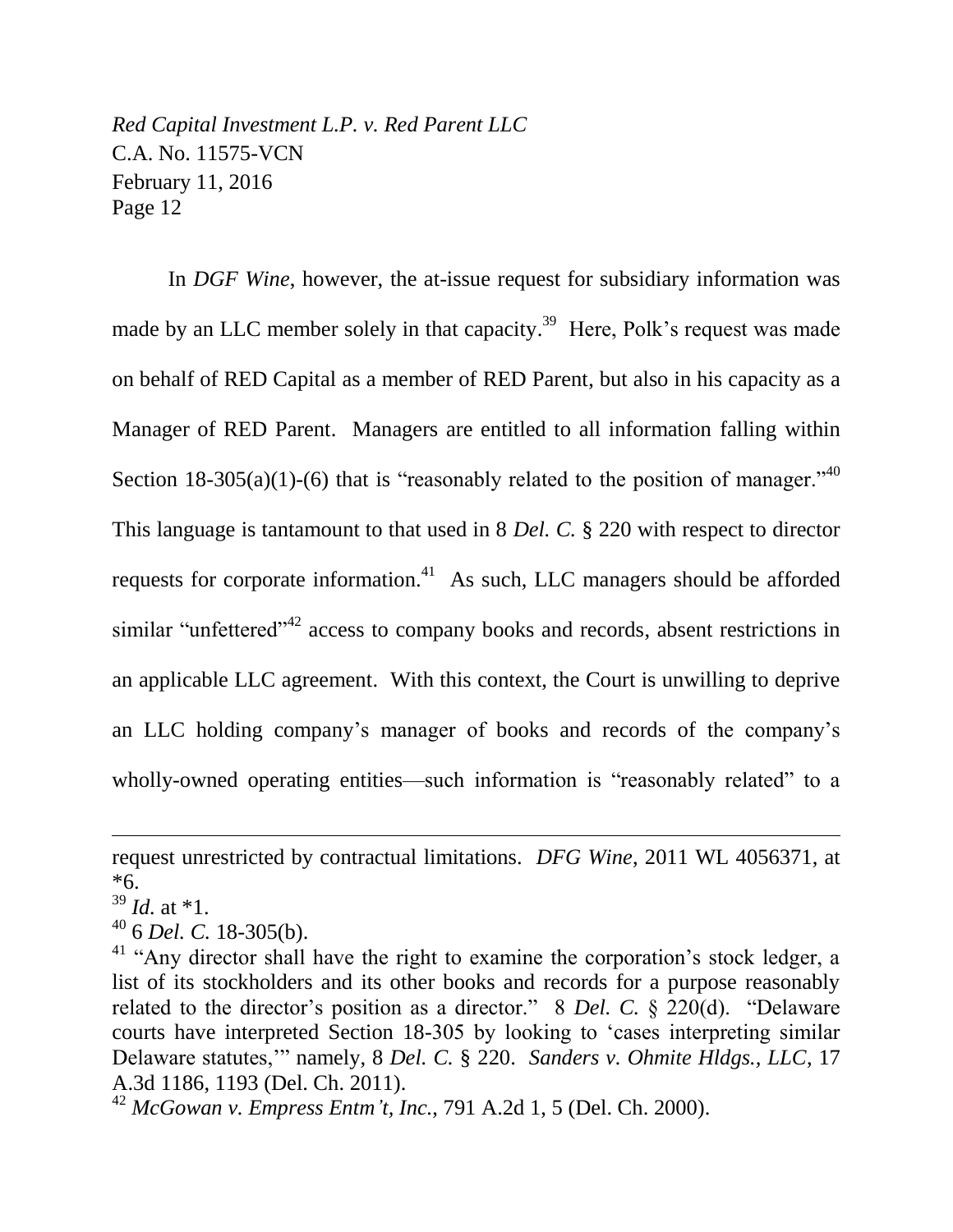$\overline{a}$ 

manager's position as such, and falls within the scope of Section  $18-305(a)(1)$ .<sup>43</sup>

Because Polk has stated a proper purpose—i.e., to "understand the current cash

financial position at RED" in order to discharge his managerial fiduciary duties<sup>44</sup>—

he is entitled to inspection of the information requested<sup>45</sup> to the extent that it is

 $43$  Specifically, Section 18-305 contemplates inspection of "[t] rue and full information regarding the status of the business and financial condition of the limited liability company; . . . [and] [o]ther information regarding the affairs of the limited liability company as is just and reasonable."

 $44$  JX 32. RED Parent contends that Polk is motivated to further personal interests by ousting the Company's management and obtaining control of the Company. Def.'s Opening Br. 29. This argument relies on the contention that Polk purposefully requested the information solely as a representative of RED Capital so as to not subject himself to managerial fiduciary duties with respect to its eventual use. *Id.* at 28-29. The Court's determination that Polk's request was made in his capacity both as a representative of RED Capital and as a Manager, however, largely resolves this concern. In any event, "[p]roper purpose has been construed to mean that a shareholder's *primary purpose* must be proper, irrespective of whether any secondary purpose is proper." *Grimes v. DSC Commc'ns Corp.*, 724 A.2d 561, 565 (Del. Ch. 1998).

 $45$  The books and records requested here fall within subsection (1) of Section 18-305(a), that is, "information regarding the status of the business and financial condition of the limited liability company." Because all requested information falls within Section  $18-305(a)(1)$  and is therefore subject to manager inspection, it follows that the scope of the request is sufficiently tailored such that it does not offend the summary nature of Section 18-305 proceedings. *Maitland v. Int'l Registries, LLC*, 2008 WL 2440521, at \*2 (Del. Ch. June 6, 2008).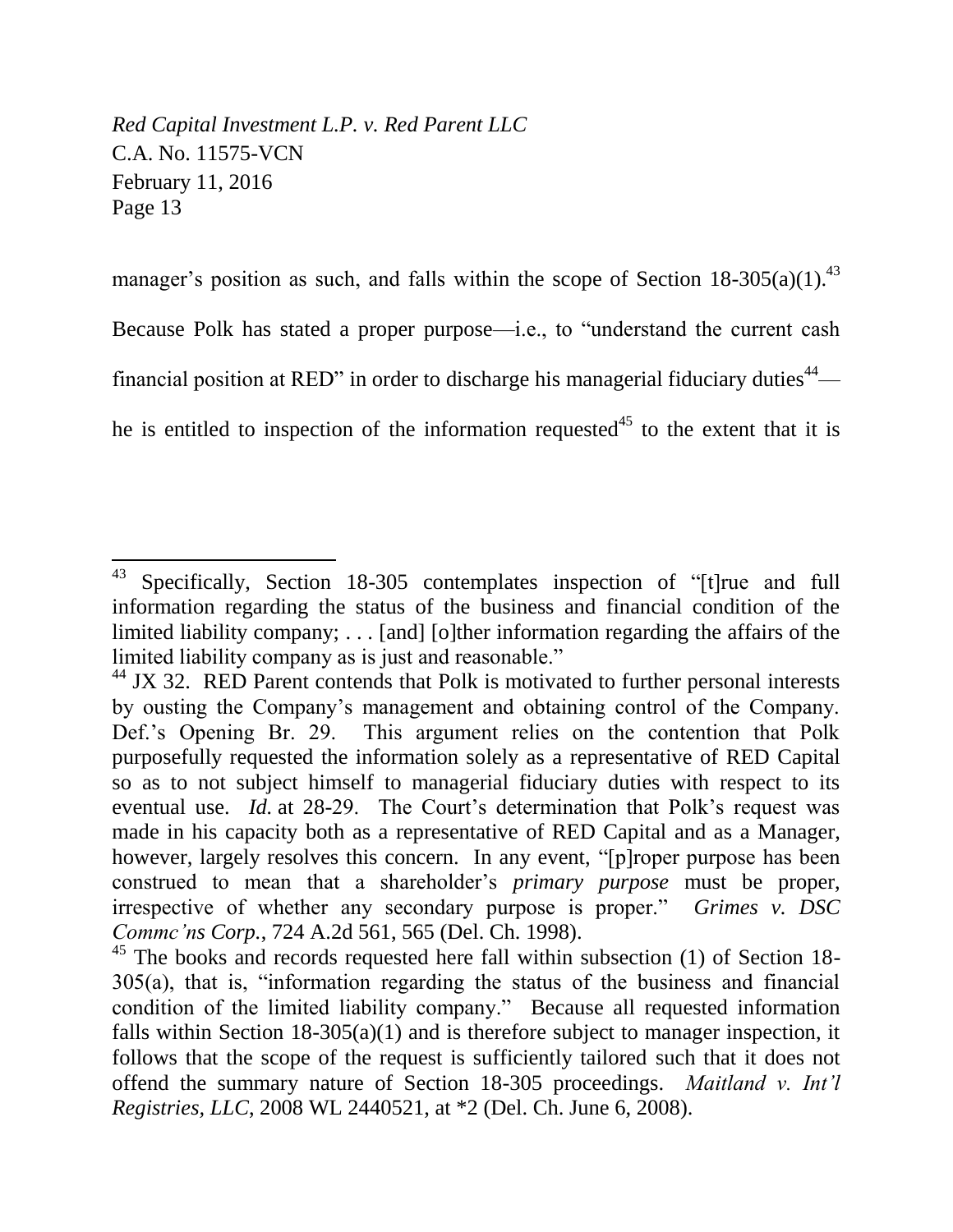within RED Parent's control or is "in the subsidiary's possession and control and can be obtained through [RED Parent's] exercise of control over the subsidiary."<sup>46</sup>

RED Parent argues that the books and records requested are not under the control of RED Parent or the Casten family because each operating subsidiary has its own contracts and customers and maintains its own financial records, and RED Parent has no direct ownership in the separate operating entities.<sup>47</sup> That the operating entities are distinct from each other, however, does not mandate the conclusion that each is distinct from RED Parent.<sup>48</sup> Further, RED Parent's operations occur solely at the subsidiary entity level, <sup>49</sup> Sean Casten is listed as Chief Executive Officer of all RED entities, and Scott Kerrigan, "the controller of RED Parent, is also the controller of all the subsidiary entities."<sup>50</sup> Such unity of control and management composition is sufficient to subject operating subsidiary information to a proper request by a parent Manager in accordance with Section 18-305(b).

<sup>46</sup> *Weinstein Enters., Inc. v. Orloff*, 870 A.2d 499, 508 (Del. 2005); *see also* 8 *Del. C.* § 220(b).

 $47$  Def.'s Reply Br. 9-10.

<sup>48</sup> *See supra* text accompanying note 38.

<sup>49</sup> *See supra* notes 33-35 and accompanying text.

 $50$  Trial Tr. 72.